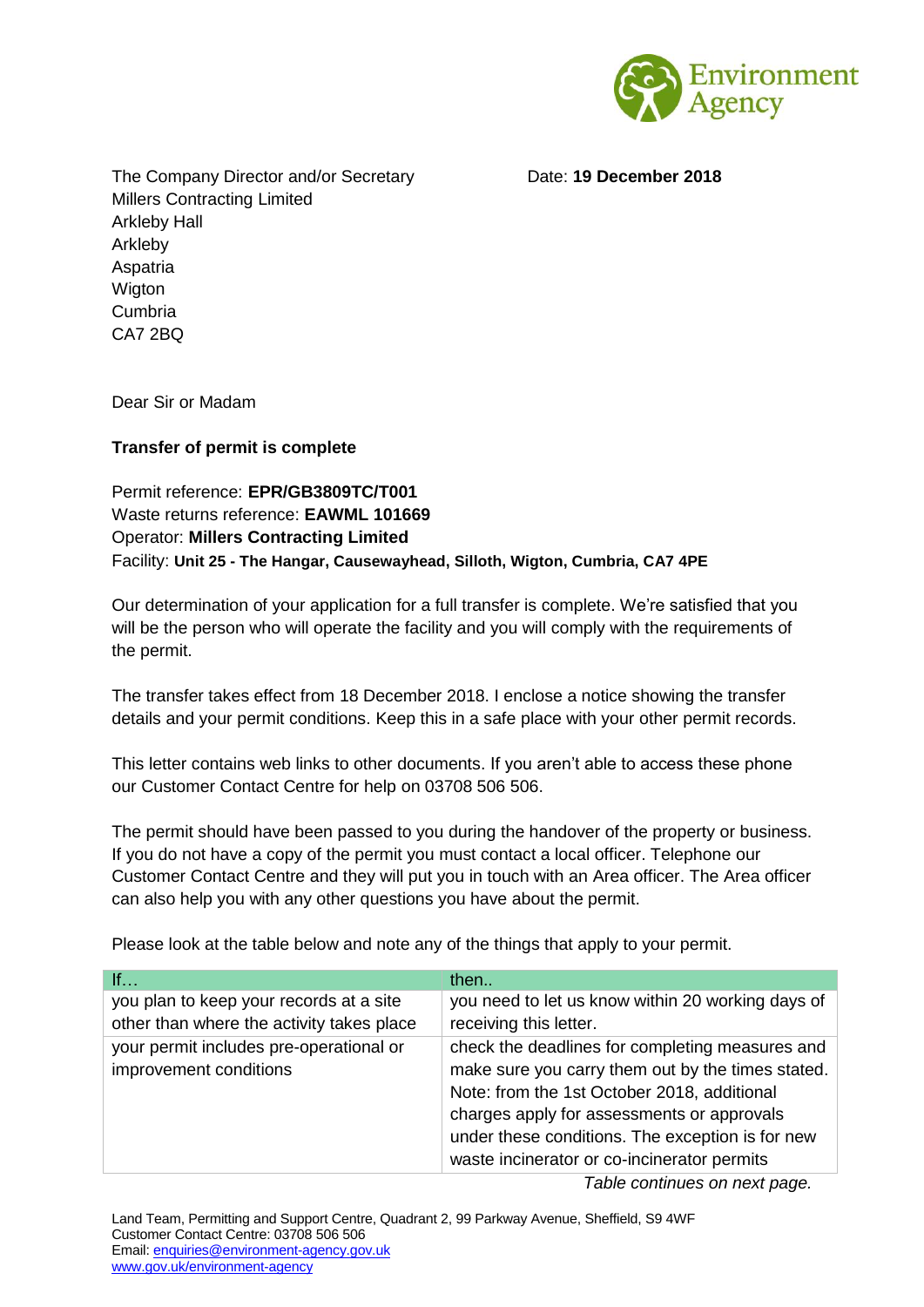| If                                                                                                                    | then                                                                                                                                                                                                         |
|-----------------------------------------------------------------------------------------------------------------------|--------------------------------------------------------------------------------------------------------------------------------------------------------------------------------------------------------------|
| you're carrying out a waste operation or<br>activity and need to submit quarterly<br>waste returns on waste movements | you can get the forms you need from our website<br>https://www.gov.uk/government/collections/nation<br>al-operator-waste-returns<br>When you complete your return, use the waste<br>returns reference above. |
| you need to submit other returns                                                                                      | speak to your local Environment Agency<br>regulatory officer to check arrangements.                                                                                                                          |
| your permit includes a (non-low impact)<br>installation                                                               | we enclose a legal notice and information about<br>reporting to the Pollution Inventory.                                                                                                                     |

Read the following guides to find out more about complying with your permit:

[www.gov.uk/guidance/develop-a-management-system-environmental-permits](http://www.gov.uk/guidance/develop-a-management-system-environmental-permits) [www.gov.uk/guidance/control-and-monitor-emissions-for-your-environmental-permit](http://www.gov.uk/guidance/control-and-monitor-emissions-for-your-environmental-permit) [www.gov.uk/guidance/legal-operator-and-competence-requirements-environmental-permits](http://www.gov.uk/guidance/legal-operator-and-competence-requirements-environmental-permits)

A local regulatory officer will visit you to assess compliance with your permit conditions.

## **Subsistence charges**

Most permits attract a subsistence charge for each full or part financial year they are in force. The exceptions are:

| If                                                                  | then                                                                                                                                                                                                                                                  |
|---------------------------------------------------------------------|-------------------------------------------------------------------------------------------------------------------------------------------------------------------------------------------------------------------------------------------------------|
| your permit is only for mobile plant                                | there is no subsistence charge, instead we will<br>charge for each deployment.<br>This does not apply to some mobile plant permits<br>that allow the spreading of wastes on land. In<br>these cases both subsistence and deployment<br>charges apply. |
| construction work or operation of your<br>facility has yet to start | no subsistence charge is due until activities begin.<br>This does not apply to waste incineration or co-<br>incineration plant, where a fixed pre-construction<br>charge applies.                                                                     |

If a subsistence charge is due, your first invoice will be for a pro rata amount. This amount will be based on the date of permit transfer until the end of the financial year.

You can find further information on charging, including when additional charges apply in our charging scheme:

[https://www.gov.uk/government/publications/environmental-permitting-charges](https://www.gov.uk/government/publications/environmental-permitting-charges-guidance/environmental-permitting-charges-guidance)[guidance/environmental-permitting-charges-guidance](https://www.gov.uk/government/publications/environmental-permitting-charges-guidance/environmental-permitting-charges-guidance)

and charging guidance:

[https://www.gov.uk/government/publications/environmental-permitting-charges](https://www.gov.uk/government/publications/environmental-permitting-charges-guidance/environmental-permitting-charges-guidance)[guidance/environmental-permitting-charges-guidance](https://www.gov.uk/government/publications/environmental-permitting-charges-guidance/environmental-permitting-charges-guidance)

If you have any questions about this permit please phone our Customer Contact Centre on 03708 506 506. They will put you in touch with a local regulatory officer.